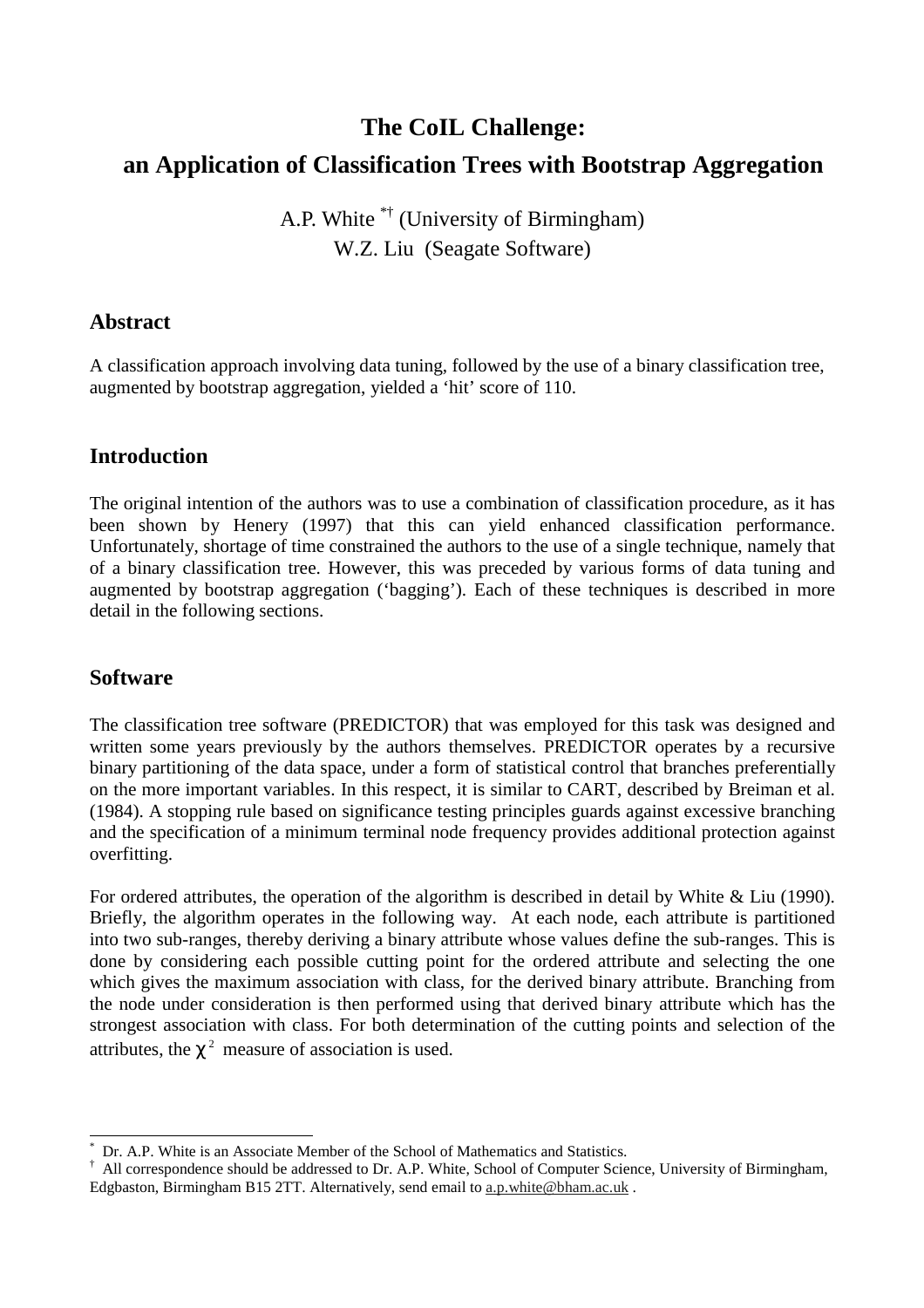The growth of each path is subject to termination either by attainment of node purity, or by  $\chi^2$ failing to reach some preset threshold value (expressed in terms of a significance level), or by the number of cases at the node falling below a preset threshold value. (These last two terminating conditions are both mechanisms to prevent branching from proceeding too far, in order to protect against overfitting). At each terminal node, the probabilities of class membership are estimated in the obvious way from the relative class frequencies at that node.

PREDICTOR operates by dynamic path generation (White, 1987), in which only the path necessary to classify the particular case under consideration is generated, rather than the entire tree. This avoids much of the computational expense of cross-validation.

#### **Data Tuning**

Before PREDICTOR was used on the data, it was necessary to carry out recoding of two of the attributes. This was because the splitting mechanism for nominal (non-ordered) attributes is different from that for ordered attributes, involving a choice between many more possible splits. The two attributes in question were MOSTYPE (1) and MOSHOOFD (5). The 'trick' employed with these two attributes was to employ recoding in order to derive attributes with a quasi-ordering, based on monotonically ordered probabilities of membership of the target class, estimated from the data in the training set.

Each of the attributes was then subjected to cross-tabulation against the class variable (CARAVAN). Those that showed substantial evidence of a quadratic relationship (or higher-order polynomial) were then also recoded into derived variables having a monotonic relationship with class. Attributes modified at this stage were PBRAND (59), MKOOPKLA (43), MSKA (25), MGODPR (7), MGODGE (9) and MGODOV (8). The reasoning behind this move was to reduce the branching that PREDICTOR would have to do. This would, in turn, reduce the corresponding partitioning of the data space (White  $& Liu, 1997$ ), leading to a smaller number of larger regions, which can be shown to give better classification results.

# **Bootstrap Aggregation**

Breiman (1996) describes a technique based on the bootstrap (Efron & Tibshirani, 1993) which can be used to augment the performance of various discriminant algorithms. This is called bootstrap aggregation ('bagging'). It involves taking a number of bootstrap replicates of the training set and deriving from each one classification predictions for the entire test set and averaging these over the bootstrap replicates. Classification based on this average is usually superior to that from any of the replicates themselves, or indeed to that obtained by just using the classification obtained from the training set itself.

# **Method**

The first step in the procedure was to find the parameter setting for PREDICTOR that gave optimal classification performance under n-fold (leaving-one-out) cross-validation for the entire training set. The minimum terminal node frequency was fixed at 5. The significance level for  $\chi^2$  was varied